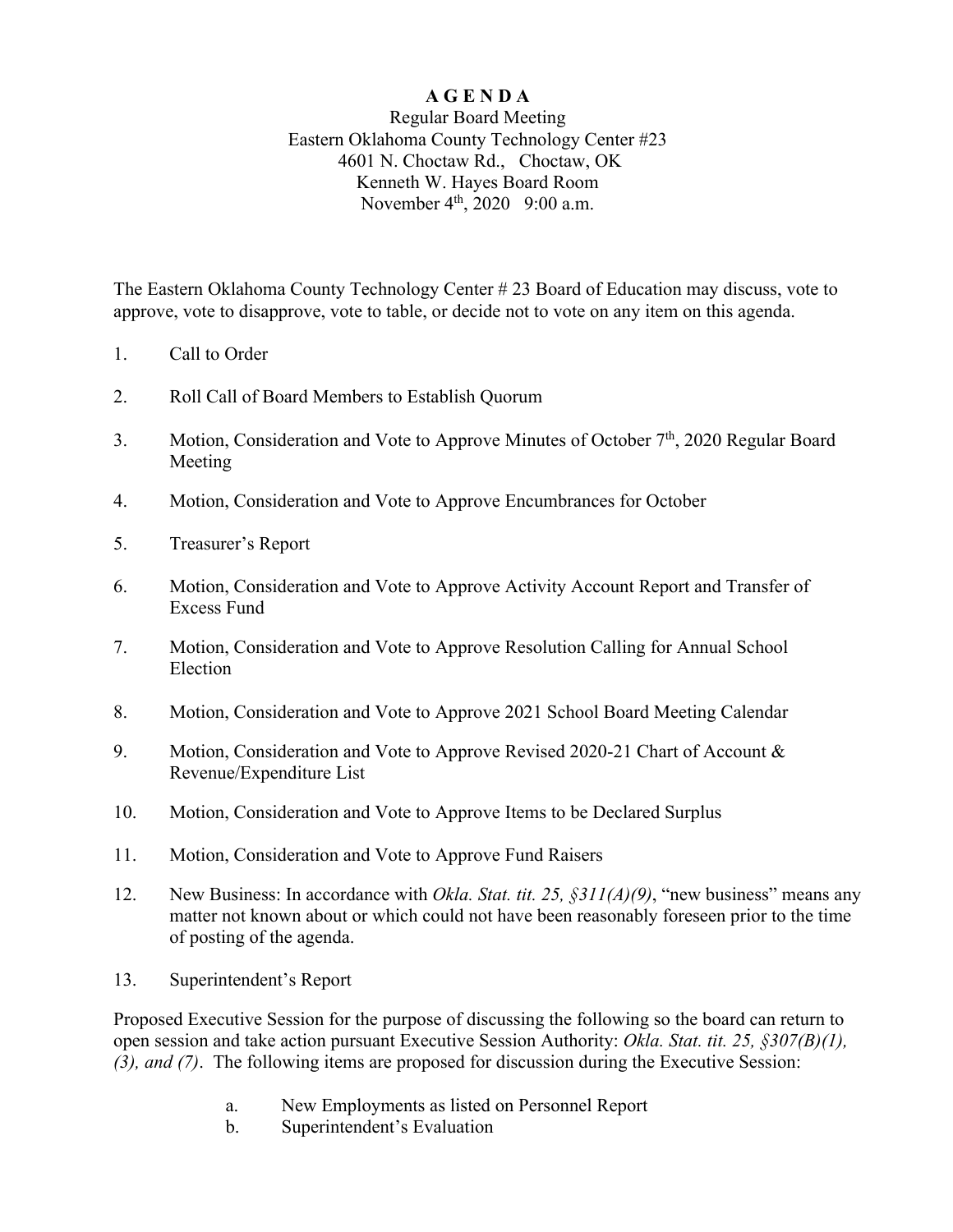Agenda November 4<sup>th</sup>, 2020 Page 2

- 14. Motion and Vote to Return to Open Session
- 15. Board President's Statement of Executive Session Minutes
- 16. Motion, Consideration and Vote to Approve or Disapprove the following:
	- a. New Employments as listed on Personnel Report
	- b. Superintendent's Evaluation
- 17. Board Comments
- 18. Motion, Consideration and Vote for Approval to Adjourn

| Posted By:    |  |
|---------------|--|
| Date Posted:  |  |
| Time Posted:  |  |
| Place Posted: |  |
| Signed:       |  |

The next meeting of the Board is:

 **December 9th, 2020 9:00 a.m. Kenneth W. Hayes Board Room**